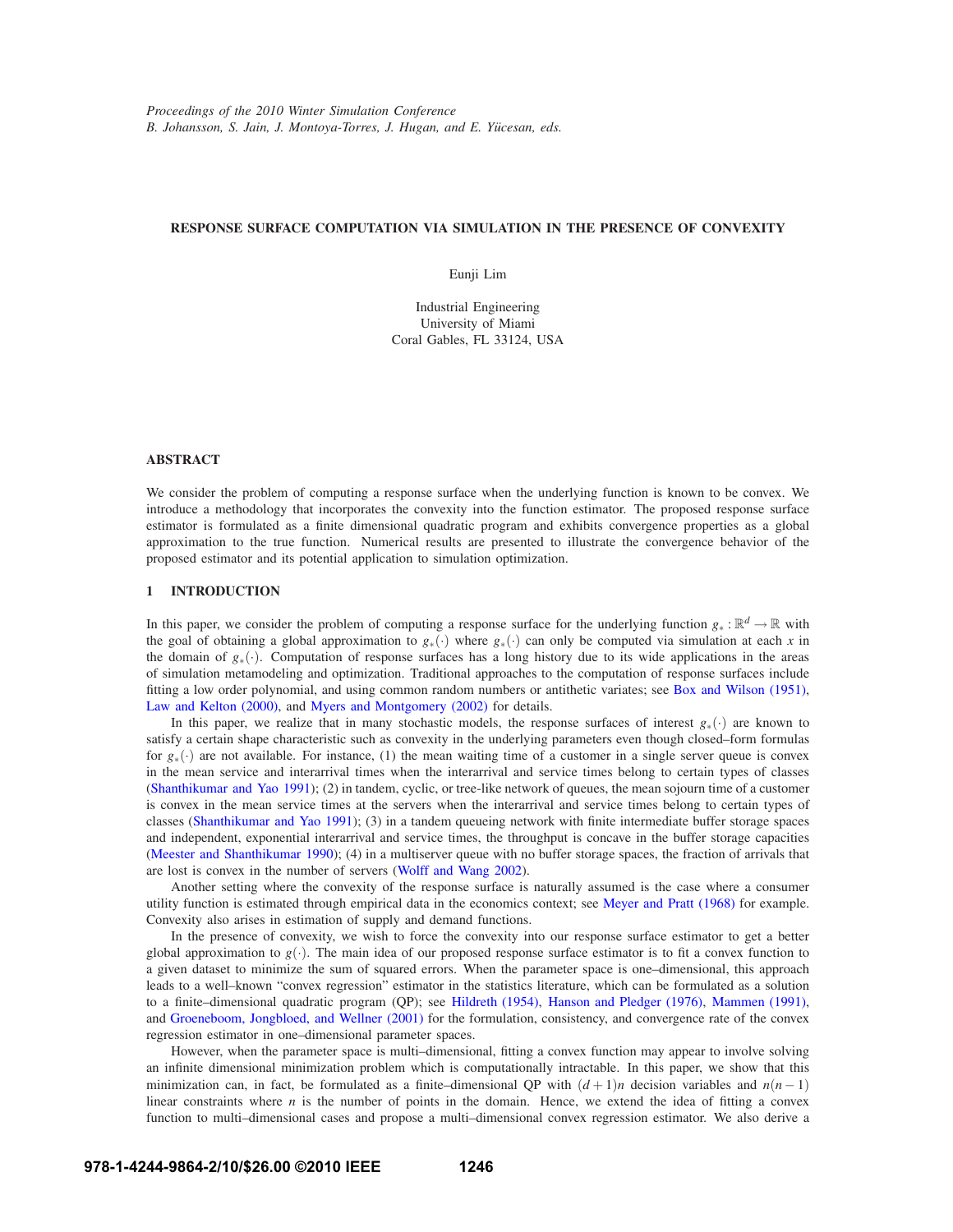desired property of the proposed estimator as a global approximation to  $g_*(\cdot)$ , which is the uniform almost sure (a.s.) convergence over a compact subset of the domain.

Incorporating other shape characteristics such as monotonicity into the function estimator has been studied intensively in the statistics literature under the name of the "isotonic regression" estimator; see Lim and Glynn (2006) for the properties of the isotonic regression estimator in the settings that are suitable for the simulation environment.

This paper is organized as follows. In Section 2, we introduce the mathematical framework for our proposed estimator and Section 3 includes some properties of the proposed estimator as a global approximation to *g*∗(·), which is the uniform a.s. convergence over a compact subset of the domain. In Section 4, we present some numerical results that illustrate the convergence behavior of the proposed estimator and compare the performance of the proposed estimator to that of the standard regression method. We also illustrate the use of the proposed estimator in the context of sensitivity analysis in simulation optimization. Finally, Section 5 includes concluding remarks and future research directions.

## **2 PROBLEM FORMULATION**

With the goal of computing a function  $g_* : \mathbb{R}^d \to \mathbb{R}$ , we observe the simulated value  $Y_i$  of  $g_*$  at  $X_i$  and presume that  $Y_i$ satisfies

$$
Y_i = g_*(X_i) + \varepsilon_i
$$

for  $i \ge 1$ , where the "noise" satisfies  $E \varepsilon_i = 0$  and  $E \varepsilon_i^2 < \infty$ . To estimate  $g_*(\cdot)$  from the observed pairs  $(X_1, Y_1), \ldots, (X_n, Y_n)$ , we propose the estimator  $\hat{g}_n(\cdot)$  which is the minimizer of the sum of squares

$$
\sum_{i=1}^{n} (Y_i - g(X_i))^2
$$
 (1)

over functions  $g \in \mathscr{C} \triangleq \{g : \mathbb{R}^d \to \mathbb{R} \text{ such that } g \text{ is convex}\}\.$  When the parameter space is one-dimensional  $(d = 1)$ , the minimization problem (1) can be formulated as

$$
\min \sum_{i=1}^{n} (Y_i - g(X_i))^2
$$
\n
$$
\text{s/t} \qquad (Y_2 - Y_1)/(X_2 - X_1) \leq \dots \leq (Y_n - Y_{n-1})/(X_n - X_{n-1}),
$$
\n
$$
(2)
$$

provided  $X_1 \leq \cdots \leq X_n$ . (2) is a QP with *n* decision variables and *n*−2 linear constraints, so  $\hat{g}_n(\cdot)$  can be computed easily via a quadratic program solver.

However, when the parameter space is multi-dimensional  $(d > 1)$ , the minimization (1) may appear to be computationally intractable since the set of convex functions is infinite–dimensional. But, it turns out that this minimization can be formulated as a finite–dimensional QP as the following result shows (Lim and Glynn 2010).

**Proposition 1.** *Consider the quadratic program (in the decision variables*  $(g_1, \xi_1), \ldots, (g_n, \xi_n)$ )

$$
\min_{n} \frac{1}{n} \sum_{i=1}^{n} w(X_i) (Y_i - g_i)^2
$$
\n
$$
s/t \quad g_j \ge g_i + \xi_i^T (X_j - X_i), \quad 1 \le i, j \le n.
$$
\n(3)

*For*  $n \geq d+1$ , the QP (3) has a minimizer  $(\hat{g}_1, \hat{\xi}_1), \ldots, (\hat{g}_n, \hat{\xi}_n)$  and the minimizing values  $\hat{g}_1, \ldots, \hat{g}_n$  are unique. *Furthermore, any minimizer*  $\widetilde{g}_n$  *of* (1) satisfies  $\widetilde{g}_n(X_i) = \widehat{g}_i$  for  $1 \le i \le n$ .

The main idea behind Proposition 1 is that the constraints of (1) can be written as linear inequalities because a convex function passing through  $(X_1, g_1), \ldots, (X_n, g_n)$  exists if and only if there exist  $\xi_1, \ldots, \xi_n \in \mathbb{R}^d$  (subgradients) at  $X_1, \ldots, X_n$  satisfying

$$
g_j \geq g_i + \xi_i^T(X_j - X_i), \quad i, j = 1, \ldots, n.
$$

Subgradients of a convex function are illustrated in Figure 1 for the case where  $d = 1$  and  $n = 3$ .

While Proposition 1 asserts that  $(\hat{g}_1, \ldots, \hat{g}_n)$  is unique, there are many convex functions *g* satisfying  $g(X_i) = \hat{g}_i$  for 1 ≤ *i* ≤ *n*. To define our estimator  $\hat{g}_n(x)$  at  $x \neq X_i$ , 1 ≤ *i* ≤ *n*, we set

$$
\widehat{g}_n(x) = \sup\{g(x) : g \in \mathscr{C}, g(X_i) = \widehat{g}_i, 1 \le i \le n\}.
$$
\n(4)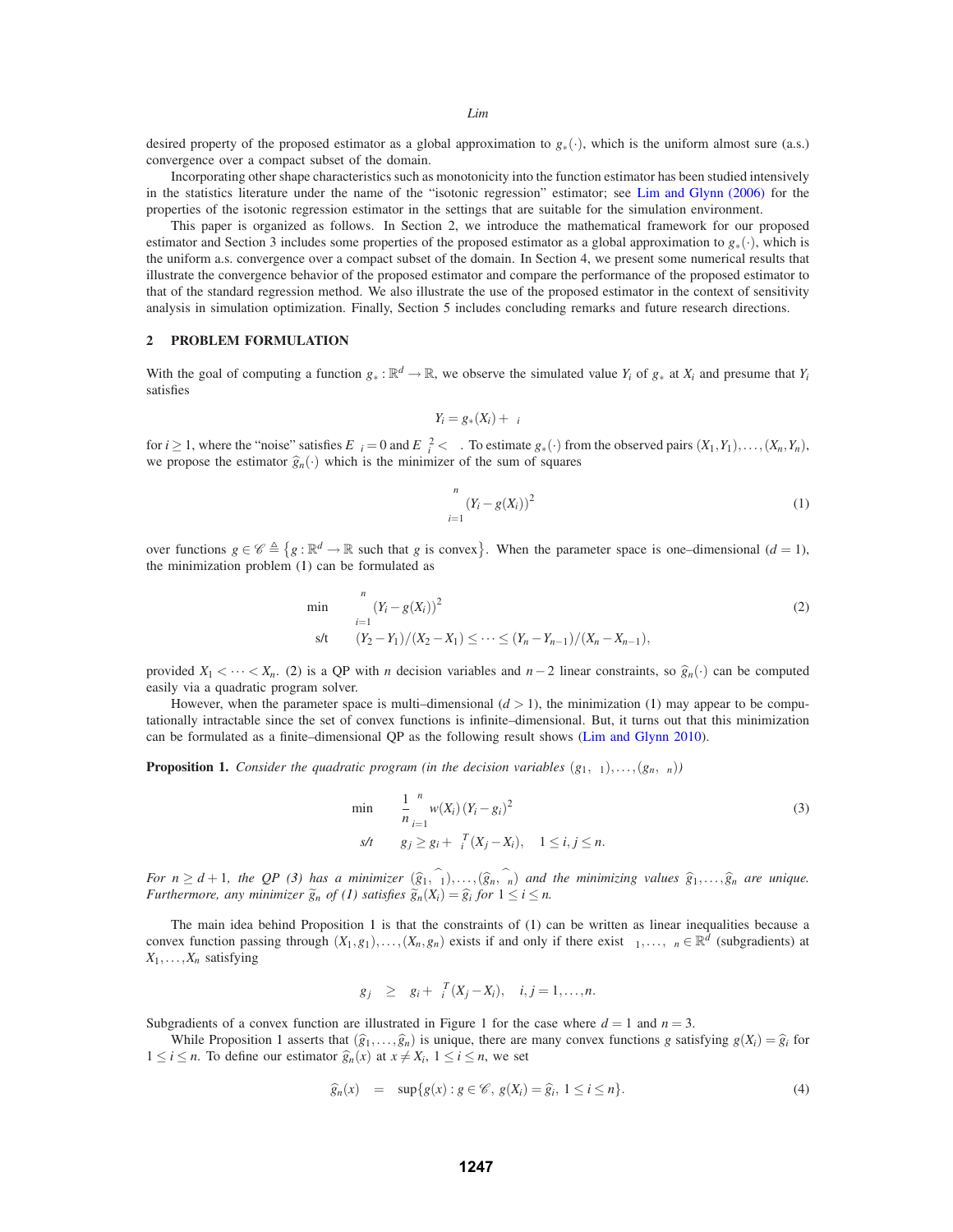

Figure 1: Subgradients of a convex function

The function  $\hat{g}_n(\cdot)$  is guaranteed to be convex; see, for example, p. 75 of Avriel (1976). Furthermore,  $\hat{g}_n(\cdot)$  is finite–valued on conv $(X_1,...,X_n)$  (where conv $(A) \triangleq$  convex hull of *A*, for  $A \subset \mathbb{R}^n$ ), and infinite elsewhere.

In principle, the maximization that defines (4) again appears to be infinite–dimensional (over  $\mathscr C$ ). However, as with Proposition 1, the next result makes clear that  $\hat{g}_n(x)$  can be computed as the solution of a finite–dimensional linear program (Lim and Glynn 2010).

**Proposition 2.** For each  $x \in \mathbb{R}^d$ ,  $\hat{g}_n(x)$  can be computed as the optimal value  $\hat{y}$  of the LP (in the decision variables  $y, \xi_1, \ldots, \xi_n, \widetilde{\xi}$ 

$$
\max \quad y
$$
\n
$$
s/t \quad \widehat{g}_j \ge \widehat{g}_i + \xi_i^T (X_j - X_i), \quad 1 \le i, j \le n
$$
\n
$$
y \ge \widehat{g}_i + \xi_i^T (x - X_i), \quad 1 \le i \le n
$$
\n
$$
\widehat{g}_j \ge y + \widetilde{\xi}^T (X_j - x), \quad 1 \le j \le n.
$$

The convex function  $\hat{g}_n(\cdot)$  is our estimator for  $g_*(\cdot)$ .

## **3 CONVEX REGRESSION AS GLOBAL APPROXIMATION**

This section emphasizes the role of  $\hat{g}_n(\cdot)$  as a global approximation to  $g_*(\cdot)$ . In particular, one of the desired properties of the global approximation is the convergence to  $g_*(\cdot)$  uniformly over a subset of  $\mathbb{R}^d$ . It turns out that our proposed estimator  $\hat{g}_n(\cdot)$  has this property as  $n \to \infty$  even though the simulated values  $Y_i$ 's do not necessarily converge to the true values. This kind of behavior occurs due to the convexity constraint enforced to  $\hat{g}_n(\cdot)$ .

In order to analyze the proposed estimator  $\hat{g}_n(\cdot)$ , we will impose some probabilistic assumptions on the  $(X_i, Y_i)$ 's. In particular, we require that:

A1.  $g_* : \mathbb{R}^d \to \mathbb{R}$  is convex.<br>A2.  $X, X_1, X_2, \dots$  is a seque

- $X, X_1, X_2, \ldots$  is a sequence of independent and identically distributed (iid)  $\mathbb{R}^d$ –valued random vectors having a common continuous positive density  $k(.)$ .
- A3. For  $i \geq 1$ ,  $Y_i = g_*(X_i) + \varepsilon_i$ , where the  $\varepsilon_i$ 's satisfy

$$
P(\varepsilon_i \in dz_i, 1 \leq i \leq n | X_1, X_2, \dots) = \prod_{i=1}^n F(d z_i | X_i)
$$

for some family  $(F(\cdot|x): x \in \mathbb{R}^d)$  of cumulative distribution functions.

A4. *E*  $(Y_1^2 + ||X_1||^2 + 1) < \infty$ , thereby implying that

$$
\sigma^2(X_1) \triangleq \int_{\mathbb{R}} z^2 F(dz|X_1) < \infty \quad \text{a.s.}
$$

A5. For each  $x \in \mathbb{R}^d$ ,

$$
\int_{\mathbb{R}} zF(dz|x) = 0.
$$

The following results justify our choice of  $\hat{g}_n(\cdot)$  as a global approximation to  $g_*(\cdot)$ ; see Lim and Glynn (2010) for details.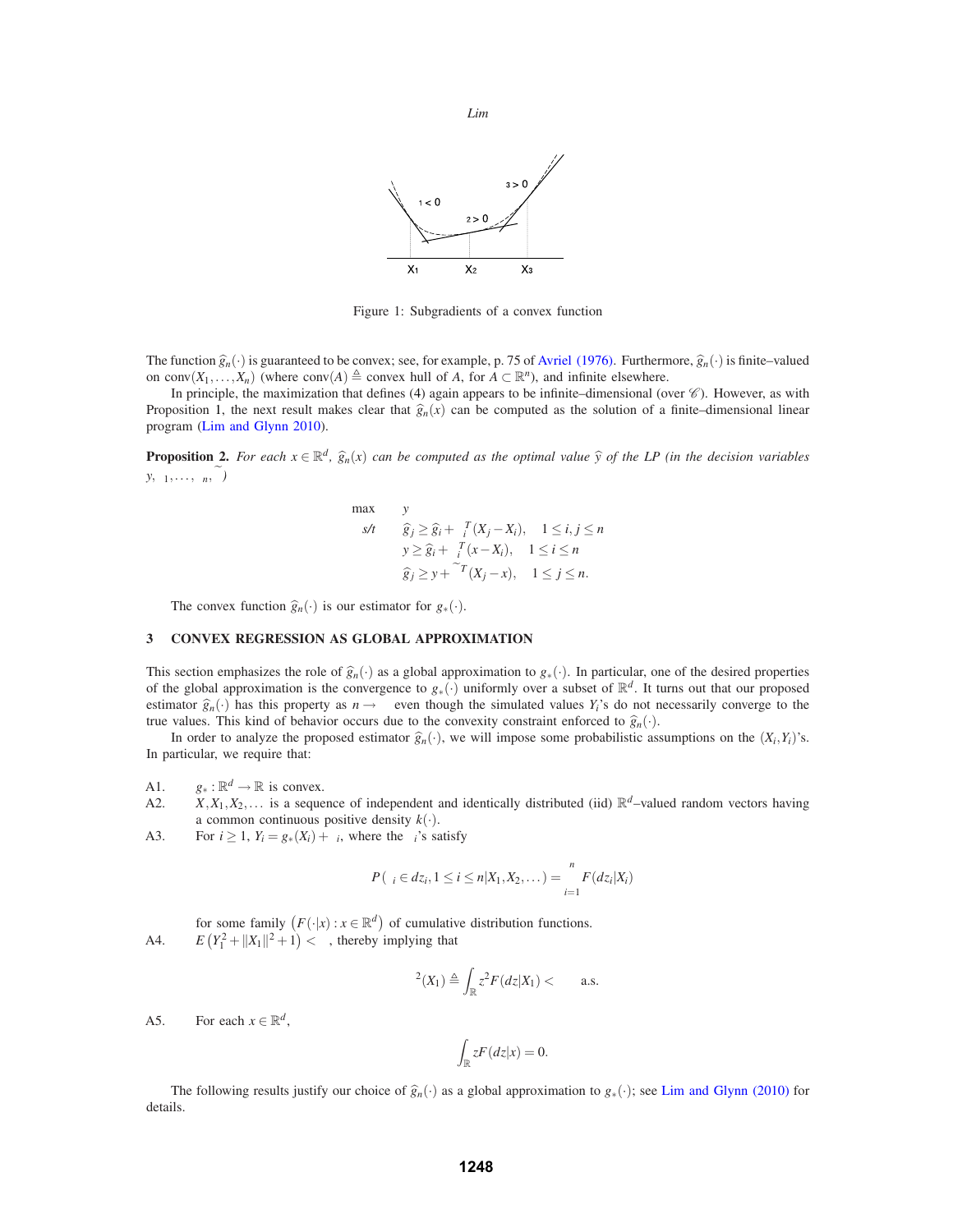**Theorem 1.** Assume A1–A5. Then, for any compact subset C of  $\mathbb{R}^d$ ,

$$
\sup_{x \in C} |\widehat{g}_n(x) - g_*(x)| \to 0 \quad a.s. \quad as \; n \to \infty.
$$

**Corollary 2.** Assume A1 and A3–A5. Assume that for any subset A of  $\mathbb{R}^d$ ,  $\liminf_{n\to\infty} A_n/n > 0$  where  $A_n$  is the number *of the X<sub>i</sub>'s in A. Then, for any compact subset C of*  $\mathbb{R}^d$ ,

$$
\sup_{x \in C} |\widehat{g}_n(x) - g_*(x)| \to 0 \quad a.s. \quad as \; n \to \infty.
$$

## **4 NUMERICAL RESULTS**

In this section, we investigate the performance of our proposed estimator  $\hat{g}_n(\cdot)$  in the settings of consumer preference models and queueing models. We will compare the performance of the proposed convex regression estimator to that of the standard regression technique. Throughout this section,  $X_i$ 's will be equally spaced over a hyperrectangle in  $\mathbb{R}^d$ . For instance, when  $n = 25$  and  $d = 2$ ,  $X_i$ 's will be distributed as in Figure 2. We recognize that (3) requires solving a QP with  $(d+1)n$  decision variables and  $n(n-1)$  constraints. To reduce the computational burden in computing  $\hat{g}_n(\cdot)$ when *n* gets large, we consider another computational strategy. In particular, we consider the least squares estimator  $\tilde{g}_n$  over all *coordinate–wise* convex functions, which is the minimizer of the sum of squares

$$
\sum_{i=1}^n (Y_i - g(X_i))^2
$$

over functions  $g : \mathbb{R}^d \to \mathbb{R}$  that are "coordinatewise–convex" (i.e., *g* is convex in each coordinate). This simplification allows one to compute  $\tilde{g}_n$  via a QP with lower complexity especially when the  $X_i$ 's are equally spaced. For instance, when  $n = 25$ ,  $d = 2$ , and the  $X_i$ 's are equally spaced over a rectangle in  $\mathbb{R}^2$  as illustrated in Figure 2,  $\tilde{g}_n$  is the solution to the following QP (in the decision variables  $g_1, \ldots, g_{25}$ ):

$$
\min_{g_1,\dots,g_{25}} \sum_{i=1}^{25} (Y_i - g_i)^2
$$
\n
$$
s/t \quad -g_1 + 2g_2 - g_3 \le 0
$$
\n
$$
-g_2 + 2g_3 - g_4 \le 0
$$
\n
$$
\vdots
$$
\n
$$
-g_1 + 2g_6 - g_{11} \le 0
$$
\n
$$
-g_2 + 2g_7 - g_{12} \le 0
$$
\n
$$
\vdots
$$

because when  $x_1, \ldots, x_n$  are equally spaced points in R such that  $x_1 < x_2 < \cdots < x_n$ , a convex function passing through  $(x_1, g_1), \ldots, (x_n, g_n)$  exists if and only if  $x_2 - x_1 \leq \cdots \leq x_n - x_{n-1}$ . Observe that (5) is a QP with *n* decision variables and  $O(n)$  constraints, which enjoys less computational burden than (3).

Figure 2:  $X_i$ 's are equally spaced over a rectangle in  $\mathbb{R}^2$  when  $n = 25$ .

| $X_{21}$ | $X_{22}$ | $X_{23}$ | $X_{24}$ | $X_{25}$ |
|----------|----------|----------|----------|----------|
| $X_{16}$ | $X_{17}$ | $X_{18}$ | $X_{19}$ | $X_{20}$ |
| $X_{11}$ | $X_{12}$ | $X_{13}$ | $X_{14}$ | $X_{15}$ |
| $X_6$    | $X_7$    | $X_8$    | $X_9$    | $X_{10}$ |
| $X_1$    | $X_2$    | $X_3$    | $X_4$    | $X_5$    |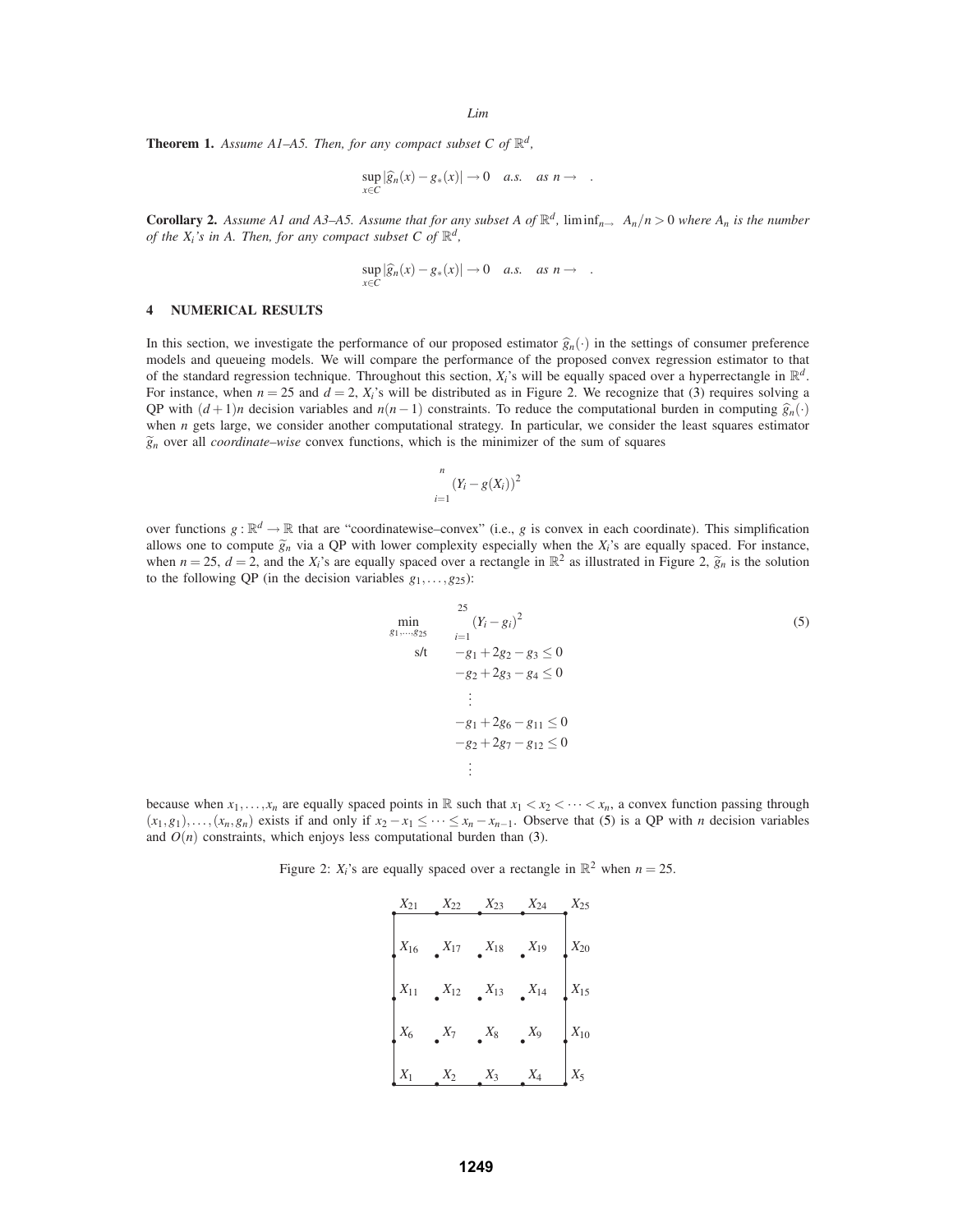To compare the performance of  $\hat{g}_n$  and  $\tilde{g}_n$  to that of the standard regression technique, we compute the multiple regression fit to the  $(X_i, Y_i)$ 's. Let  $\hat{a}_n(0), \ldots, \hat{a}_n(d)$  be the solution to

$$
\min_{a_0, a_1, \dots, a_d} \sum_{i=1}^n \left( Y_i - \left( a_0 + a_1 X_1^i + \dots + a_d X_d^i \right) \right)^2,
$$

where  $X_i = (X_1^i, \dots, X_d^i)$ . For  $x = (x_1, \dots, x_d)$ , the multiple regression  $\hat{l}_n(x)$  is computed by  $\hat{l}_n(x) = \hat{a}_n(0) + \hat{a}_n(1)x_1 +$ ... $\hat{a}_n(d)x_d$ . The behavior of  $\hat{g}_n$  and  $\tilde{g}_n$  will be compared to that of  $\hat{l}_n$  across a wide range of *n* values. Quadratic programming problems in (3) and (5) were solved using "cvx" which was designed by Grant and Boyd and available at http://cvxr.com/.

# **4.1 Estimating Functions Using Convex Regression**

## **4.1.1 Consumer Preference Function**

**2–dimensional case:** Suppose we wish to predict consumer preferences by estimating a consumer utility function. We assume there is an underlying utility function  $u : [0.8, 0.86] \times [0.1, 0.16] \rightarrow \mathbb{R}$  which is given by

$$
u(x_1, x_2) = 10x_1^{1/2} + 20x_2^{1/2}
$$
\n(6)

for a goods basket  $(x_1, x_2) \in [0.8, 0.86] \times [0.1, 0.16]$ . Now suppose we are given some consumer preference data  $(X_1,Y_1),\ldots,(X_n,Y_n)$ , where the  $X_i$ 's are equally spaced over  $[0.8,0.86]\times[0.1,0.16]$  as in Figure 2, the noisy measurement *Y<sub>i</sub>* of  $u(X_i)$  is given by  $u(X_i) + \varepsilon_i$ , and  $\varepsilon_i$  follows a uniform distribution between −0.1 and 0.1. Table 1 reports the averages (Mean) and standard deviations (Std) of the  $Y_i$ 's,  $\hat{l}_n$ ,  $\hat{g}_n$  and  $\tilde{g}_n$  at  $X_i = (0.82, 0.12), (0.82, 0.14), (0.84, 0.12),$ and (0.84,0.14) over 100 replications for each value of *n*. – indicates that "cvx" could not solve the corresponding QP due to limited computational capacity. While  $\hat{g}_n$  and  $\tilde{g}_n$  converge nicely to the true value,  $l_n$  exhibits bias as  $n \to \infty$ due to the nonlinearity of  $u$  and the  $Y_i$ 's fail to converge due to high variance.

Table 1: Performance of  $Y_i$ 's,  $\hat{l}_n(\cdot)$ ,  $\hat{g}_n(\cdot)$  and  $\tilde{g}_n(\cdot)$  as an estimator for  $u(\cdot)$  in (6)

|                  | $X_i = (0.82, 0.14)$ |      |                      |      |                      |      |                        |      |
|------------------|----------------------|------|----------------------|------|----------------------|------|------------------------|------|
|                  | $Y_i$                |      | $\widehat{l}_n(X_i)$ |      | $\widehat{g}_n(X_i)$ |      | $\widetilde{g}_n(X_i)$ |      |
| $\boldsymbol{n}$ | Mean                 | Std  | Mean                 | Std  | Mean                 | Std  | Mean                   | Std  |
| 16               | 16.54                | 0.06 | 16.52                | 0.02 | 16.56                | 0.03 | 16.56                  | 0.03 |
| 49               | 16.55                | 0.06 | 16.52                | 0.01 | 16.55                | 0.02 | 16.55                  | 0.02 |
| 100              | 16.54                | 0.06 | 16.52                | 0.01 | 16.55                | 0.01 | 16.55                  | 0.01 |
| 169              | 16.54                | 0.05 | 16.53                | 0.01 | 16.55                | 0.01 | 16.54                  | 0.01 |
| 256              | 16.54                | 0.06 | 16.53                | 0.00 | 16.54                | 0.01 | 16.54                  | 0.01 |
| 8281             | 16.54                | 0.06 | 16.53                | 0.00 |                      |      | 16.54                  | 0.00 |
| $u(X_i)$         |                      |      |                      |      | 16.54                |      |                        |      |
|                  |                      |      |                      |      | $X_i = (0.84, 0.14)$ |      |                        |      |
|                  | $Y_i$                |      | $\widehat{l}_n(X_i)$ |      |                      |      |                        |      |
|                  |                      |      |                      |      | $\widehat{g}_n(X_i)$ |      | $\widetilde{g}_n(X_i)$ |      |
| $\boldsymbol{n}$ | Mean                 | Std  | Mean                 | Std  | Mean                 | Std  | Mean                   | Std  |
| 16               | 16.65                | 0.06 | 16.63                | 0.02 | 16.67                | 0.03 | 16.66                  | 0.03 |
| 49               | 16.65                | 0.06 | 16.63                | 0.01 | 16.66                | 0.02 | 16.66                  | 0.01 |
| 100              | 16.65                | 0.06 | 16.64                | 0.01 | 16.66                | 0.01 | 16.66                  | 0.01 |
| 169              | 16.66                | 0.06 | 16.64                | 0.01 | 16.65                | 0.01 | 16.65                  | 0.01 |
| 256              | 16.65                | 0.06 | 16.64                | 0.00 | 16.65                | 0.01 | 16.65                  | 0.01 |
| 8281             | 16.65                |      | 16.64                | 0.00 |                      |      | 16.65                  | 0.00 |
|                  |                      | 0.06 |                      |      |                      |      |                        |      |

**3–dimensional case:** Suppose the underlying utility function  $u : [0.8, 0.86] \times [0.6, 0.66] \times [0.1, 0.16] \rightarrow \mathbb{R}$  is now given by

$$
u(x_1, x_2, x_3) = 5x_1^{1/2} + 10x_2^{1/2} + 15x_3^{1/2}
$$
 (7)

for  $(x_1, x_2, x_3) \in [0.8, 0.86] \times [0.6, 0.66] \times [0.1, 0.16]$ . Consumer preference data  $(X_1, Y_2), \ldots, (X_n, Y_n)$  are given, where the *X<sub>i</sub>*'s are equally spaced over  $[0.8, 0.86] \times [0.6, 0.66] \times [0.1, 0.16]$  as in Figure 2, the noisy measurement *Y<sub>i</sub>* of  $u(X_i)$  is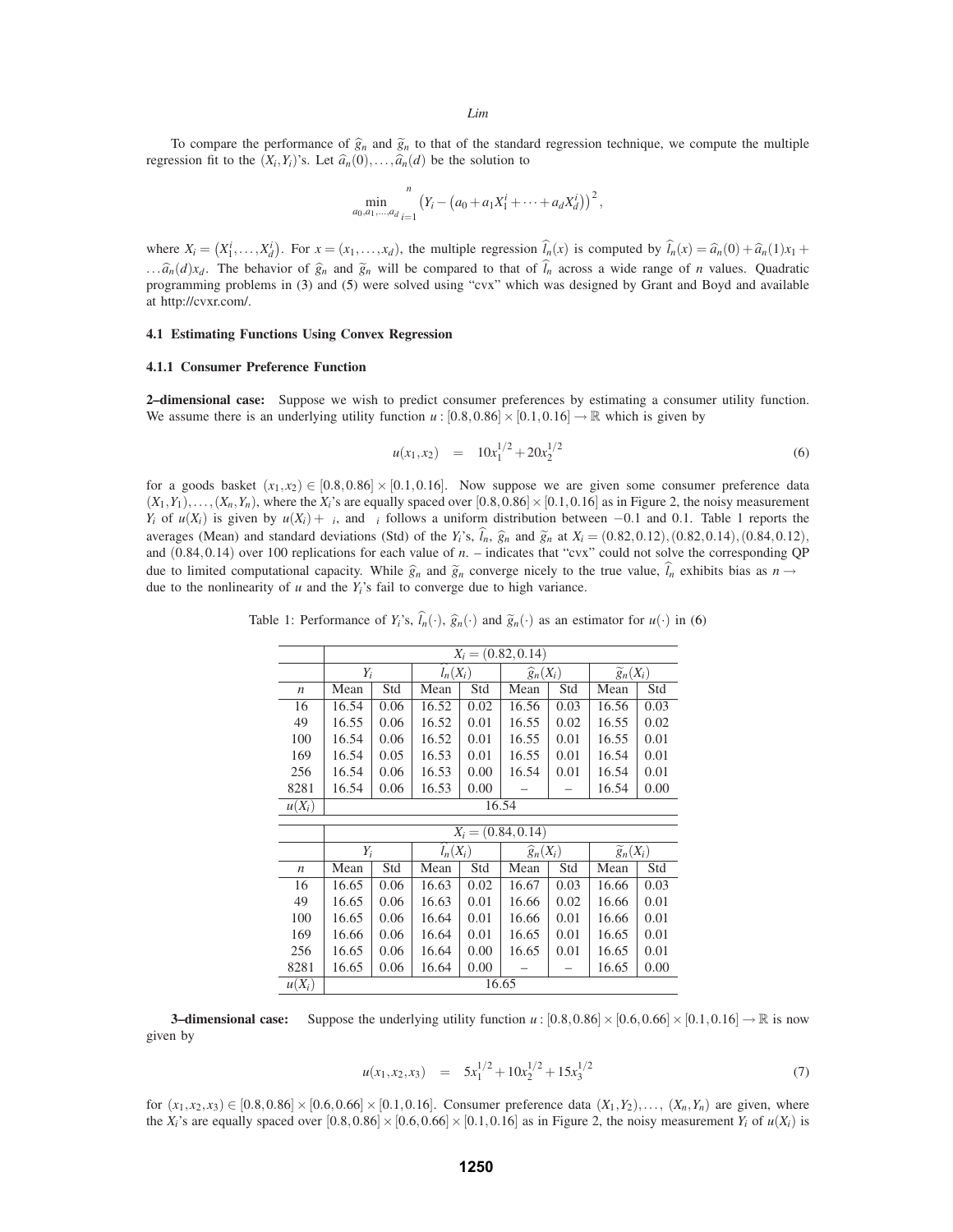given by  $u(X_i) + \varepsilon_i$ , and  $\varepsilon_i$  follows a uniform distribution between  $-0.1$  and 0.1. Table 2 reports the averages (Mean) and standard deviations (Std) of the  $Y_i$ 's,  $\hat{I}_n$ ,  $\hat{g}_n$  and  $\tilde{g}_n$  at  $X_i = (0.82, 0.62, 0.12), (0.82, 0.64, 0.14), (0.84, 0.62, 0.14),$  and (0.84,0.64,0.12) over 100 replications for each value of *n*. "–" indicates that "cvx" could not solve the corresponding QP due to limited computational capacity.

|                     | $X_i = (0.82, 0.62, 0.12)$                                                      |      |                      |      |                      |      |                        |      |  |
|---------------------|---------------------------------------------------------------------------------|------|----------------------|------|----------------------|------|------------------------|------|--|
|                     | $Y_i$                                                                           |      | $\widehat{l_n}(X_i)$ |      | $\widehat{g}_n(X_i)$ |      | $\widetilde{g}_n(X_i)$ |      |  |
| $\boldsymbol{n}$    | Mean                                                                            | Std  | Mean                 | Std  | Mean                 | Std  | Mean                   | Std  |  |
| 64                  | 17.61                                                                           | 0.06 | 17.58                | 0.01 | 17.62                | 0.02 | 17.62                  | 0.02 |  |
| 4096                | 17.61                                                                           | 0.06 | 17.59                | 0.00 |                      |      | 17.60                  | 0.00 |  |
| $\overline{u(X_i)}$ | 17.60                                                                           |      |                      |      |                      |      |                        |      |  |
|                     |                                                                                 |      |                      |      |                      |      |                        |      |  |
|                     | $X_i = (0.84, 0.62, 0.14)$                                                      |      |                      |      |                      |      |                        |      |  |
|                     | $\widehat{l}_n(X_i)$<br>$\widetilde{g}_n(X_i)$<br>$\widehat{g}_n(X_i)$<br>$Y_i$ |      |                      |      |                      |      |                        |      |  |
| $\boldsymbol{n}$    | Mean                                                                            | Std  | Mean                 | Std  | Mean                 | Std  | Mean                   | Std  |  |
| 64                  |                                                                                 |      |                      |      |                      |      |                        |      |  |
|                     | 18.08                                                                           | 0.05 | 18.05                | 0.01 | 18.09                | 0.02 | 18.09                  | 0.02 |  |
| 4096                | 18.06                                                                           | 0.06 | 18.06                | 0.00 |                      |      | 18.07                  | 0.00 |  |

Table 2: Performance of  $Y_i$ 's,  $\hat{l}_n(\cdot)$ ,  $\hat{g}_n(\cdot)$ , and  $\tilde{g}_n(\cdot)$  as an estimator for  $u(\cdot)$  in (7)

### **4.1.2 Single Server Queue**

We consider a single server queue with infinite buffer space where the interarrival times and service times are i.i.d. uniform random variables on  $[x_0 - 0.5, x_0 + 0.5]$  and  $[x_1 - 0.5, x_1 + 0.5]$ , respectively. The interarrival times and service times are independent and the service discipline is first in/first out (FIFO). We wish to compute the expected waiting time  $w_{100}(x_0, x_1)$  of the 100th customer for  $(x_0, x_1) \in [2.92, 2.98] \times [2.85, 2.91]$ . Even though no explicit formula for  $w_{100}(\cdot,\cdot)$  is known, the convexity of  $w_{100}(\cdot,\cdot)$  is established; see p. 137 of Shanthikumar and Yao (1991) for details. To compute  $w_{100}$ , we chose *n* points  $X_1, \ldots, X_n$  equally spaced over  $[2.92, 2.98] \times [2.85, 2.91$  as in Figure 2. At each  $X_i = (x_0^i, x_1^i)$ , we simulated the single server queue with the mean interarrival and service times equal to  $x_0^i$  and  $x_1^i$ , respectively, and computed the waiting time  $Y_i$  of the 100th customer. We then obtained the average of 30 independent copies of  $Y_i$ , say  $\overline{Y}_i$ . Using  $(X_1, \overline{Y}_1), \ldots, (X_n, \overline{Y}_n)$ , we computed  $\hat{l}_n$ ,  $\hat{g}_n$  and  $\tilde{g}_n$  as our estimator for  $d_{10}$ .

Table 3 reports the averages (Mean) and standard deviations (Std) of the  $\overline{Y}_i$ 's,  $\hat{l}_n$ ,  $\hat{g}_n$  and  $\hat{g}_n$  at  $X_i = (2.89, 2.94)$ and (2.89,2.96) over 100 replications for each value of *n*. The value of  $w_{100}(X_i)$  in the last row of Table 3 is obtained from averaging 100,000 independent copies of *Yi* for each *i*. "–" indicates that "cvx" could not solve the corresponding QP due to limited computational capacity.

# **4.1.3 Tandem Queue**

We consider a system of three single–server stations in tandem where the interarrival times are i.i.d. uniform random variables on  $[x_0 - 0.5, x_0 + 0.5]$  and the service times are i.i.d. uniform random variables on  $[x_i - 0.5, x_i + 0.5]$  for server  $i, i = 1, 2, 3$ . The interarrival times and service times are independent and the service discipline is FIFO at all servers. Each server has unlimited buffer space. We wish to compute the expected sojourn time  $s_{600}(x_0, x_1, x_2, x_3)$  of the 600th customer for  $(x_0, x_1, x_2, x_3) \in [2.92, 2.94] \times [2.85, 2.91] \times [2.85, 2.91] \times [2.85, 2.91]$ . The convexity of  $s_{600}$  is known; see p. 141 of Shanthikumar and Yao (1991) for details. To compute  $s_{600}$ , we chose *n* points  $X_1, \ldots, X_n$  equally spaced over  $[2.92, 2.94] \times [2.85, 2.91] \times [2.85, 2.91] \times [2.85, 2.91]$  as in Figure 2. At each  $X_i = (x_0^i, x_1^i, x_2^i, x_3^i)$ , we simulated the tandem queue with the mean interarrival and service times equal to  $x_0^i$ ,  $x_1^i$ ,  $x_2^i$ , and  $x_3^i$ , respectively, and computed the sojourn time  $Y_i$  of the 600th customer. We then obtained the average of 100 independent copies of  $Y_i$ , say  $\overline{Y}_i$ . Using  $(X_1,\overline{Y}_1),\ldots,(X_n,\overline{Y}_n)$ , we computed  $\tilde{g}_n$  as our estimator for  $s_{600}$ . Table 4 reports the averages (Mean) and standard deviations (Std) of the  $Y_i$ 's,  $\hat{l}_n$ , and  $\hat{g}_n$  at  $X_i = (2.93, 2.88, 2.88, 2.88)$  over 100 replications for each value of *n*. The value of  $s_{600}(2.93, 2.88, 2.88, 2.88)$  in the last row of Table 4 is obtained from averaging 500,000 independent copies of  $Y_i$  at  $X_i = (2.93, 2.88, 2.88, 2.88)$ .

#### **4.2 Sensitivity Analysis in Simulation Optimization**

**Tandem Queue** We consider a system of two single–server stations in tandem where the external arrivals follow a Poisson process with a rate of 0.25 and the service times are i.i.d. exponential random variables with mean parameter  $x_i$  for server *i*,  $i = 1, 2$ . The interarrival times and service times at all stations are independent and the service discipline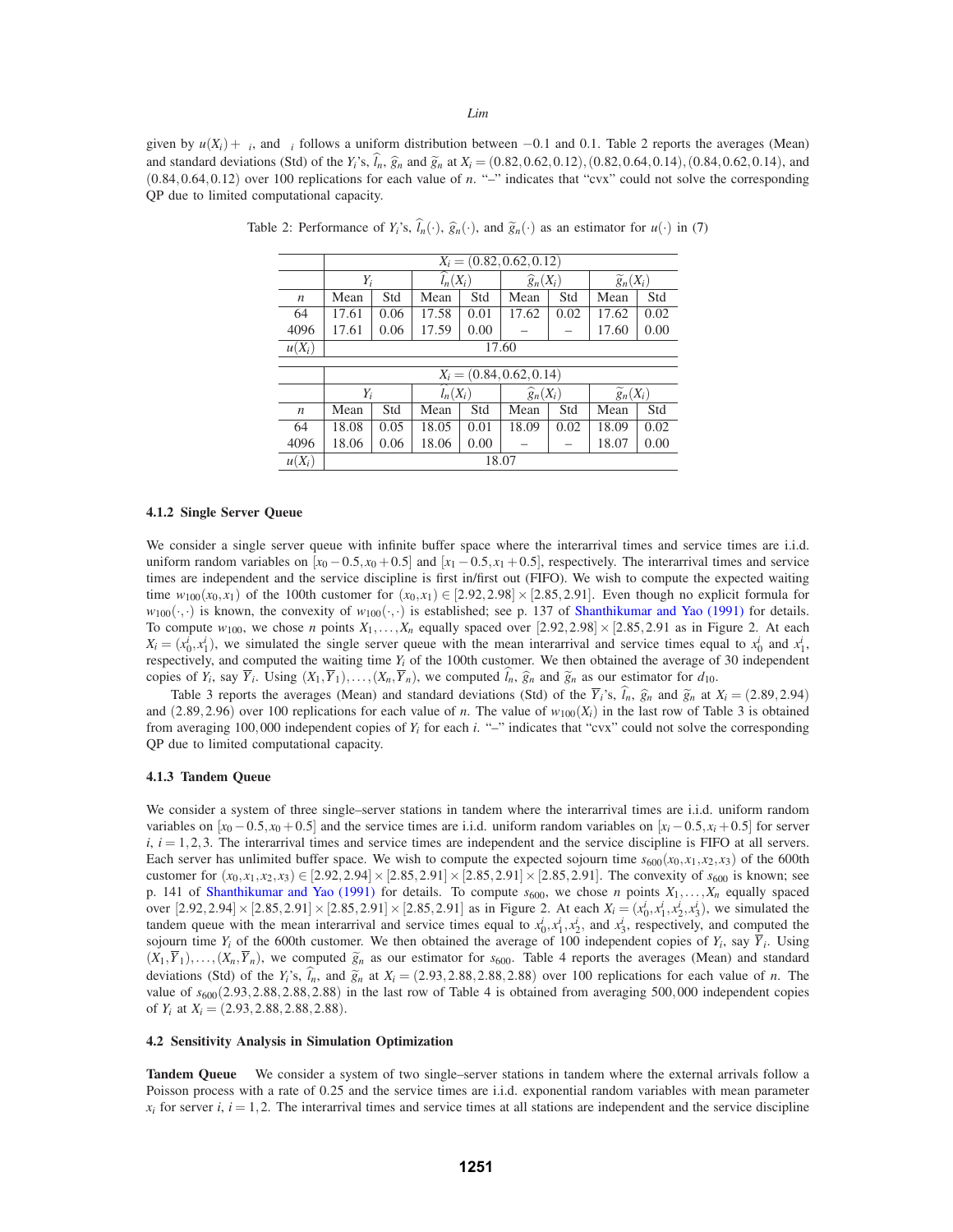|                  | $X_i = (2.89, 2.94)$ |      |                      |      |                      |      |                        |      |
|------------------|----------------------|------|----------------------|------|----------------------|------|------------------------|------|
|                  | $Y_i$                |      | $\widehat{l}_n(X_i)$ |      | $\widehat{g}_n(X_i)$ |      | $\widetilde{g}_n(X_i)$ |      |
| $\boldsymbol{n}$ | Mean                 | Std  | Mean                 | Std  | Mean                 | Std  | Mean                   | Std  |
| 16               | 1.26                 | 0.28 | 1.41                 | 0.09 | 1.21                 | 0.29 | 1.20                   | 0.16 |
| 49               | 1.30                 | 0.25 | 1.40                 | 0.05 | 1.25                 | 0.07 | 1.27                   | 0.08 |
| 100              | 1.32                 | 0.27 | 1.38                 | 0.04 | 1.26                 | 0.05 | 1.27                   | 0.06 |
| 169              | 1.27                 | 0.24 | 1.37                 | 0.03 | 1.28                 | 0.04 | 1.28                   | 0.05 |
| 256              | 1.31                 | 0.25 | 1.37                 | 0.02 | 1.28                 | 0.03 | 1.29                   | 0.04 |
| 8281             | 1.34                 | 0.25 | 1.35                 | 0.01 |                      |      | 1.30                   | 0.01 |
| $w_{100}(X_i)$   |                      |      |                      |      | 1.30                 |      |                        |      |
|                  |                      |      |                      |      | $X_i = (2.89, 2.96)$ |      |                        |      |
|                  | $Y_i$                |      | $\widehat{l_n}(X_i)$ |      | $\widehat{g}_n(X_i)$ |      | $\widetilde{g}_n(X_i)$ |      |
| $\boldsymbol{n}$ | Mean                 | Std  | Mean                 | Std  | Mean                 | Std  | Mean                   | Std  |
| 16               | 0.94                 | 0.22 | 1.09                 | 0.06 | 0.89                 | 0.10 | 0.88                   | 0.10 |
| 49               | 0.96                 | 0.20 | 1.07                 | 0.04 | 0.92                 | 0.06 | 0.93                   | 0.06 |
| 100              | 0.93                 | 0.20 | 1.06                 | 0.03 | 0.92                 | 0.04 | 0.93                   | 0.05 |
| 169              | 0.98                 | 0.21 | 1.05                 | 0.02 | 0.93                 | 0.03 | 0.94                   | 0.03 |
| 256              | 0.94                 | 0.19 | 1.05                 | 0.02 | 0.93                 | 0.02 | 0.94                   | 0.03 |
| 8281             | 0.82                 | 0.19 | 1.04                 | 0.00 |                      |      | 0.95                   | 0.01 |
| $w_{100}(X_i)$   | 0.95                 |      |                      |      |                      |      |                        |      |

Table 3: Performance of  $Y_i$ 's,  $\hat{l}_n(\cdot)$ ,  $\hat{g}_n(\cdot)$ , and  $\tilde{g}_n(\cdot)$  as an estimator for  $d_{10}(\cdot)$ 

Table 4: Performance of  $Y_i$ 's,  $\hat{l}_n(\cdot)$ , and  $\tilde{g}_n(\cdot)$  as an estimator for  $s_{600}(\cdot)$ 

|                  | $X_i = (2.93, 2.88, 2.88, 2.88)$ |      |                             |      |                        |      |  |
|------------------|----------------------------------|------|-----------------------------|------|------------------------|------|--|
|                  | $Y_i$                            |      | $\overline{\hat{l}_c(X_i)}$ |      | $\widetilde{g}_n(X_i)$ |      |  |
| $\boldsymbol{n}$ | Mean                             | Std  | Mean                        | Std  | Mean                   | Std  |  |
| 81               | 13.04                            | 0.30 | 14.56                       | 0.04 | 12.99                  | 0.25 |  |
| 625              | 13.05                            | 0.28 | 14.15                       | 0.02 | 13.00                  | 0.11 |  |
| 2401             | 13.03                            | 0.28 | 14.01                       | 0.01 | 13.03                  | 0.06 |  |
| $s_{600}(X_i)$   | 13.03                            |      |                             |      |                        |      |  |

is FIFO at all stations. Each server has unlimited buffer space. The costs related to this system are the waiting cost which is proportional to the steady–state mean sojourn time of a customer in the system and the operational cost at each server which is proportional to the service rate at each server. Suppose the unit waiting cost at each server is 1 and the unit operational cost for servers 1 and 2 are 1 and 2, respectively. So the total cost per unit time  $c(x_1, x_2)$  is given by

$$
c(x_1, x_2) = \text{Steady-state mean sojourn time} + 1 \cdot (\text{Service rate at server 1}) + 2 \cdot (\text{Service rate at server 2})
$$
  
= 
$$
\left(\frac{x_1}{1 - 0.25x_1} + \frac{x_2}{1 - 0.25x_2}\right) + 1 \cdot \frac{1}{x_1} + 2 \cdot \frac{1}{x_2}.
$$

Currently, the mean service times at the two server are set be to 0.8 and 2.8, respectively. We now wish to consider five alternatives for the mean service time at server 2, namely  $x_2^{(1)} = 0.3, x_2^{(2)} = 0.8, x_2^{(3)} = 1.3, x_2^{(4)} = 1.8, x_2^{(5)} = 2.3$ . In particular, we wish to estimate the reduction in the total cost per unit time for each alternative.

First, 100 customers are simulated independently at five alternatives,  $x_2^{(i)}$ ,  $1 \le i \le 5$ , and at  $x_2^{(0)} = 2.8$ , for the service rate in server 2 with fixed interarrival rate of 0.25 and service rate at server 1 of 0.8. Let  $S_i$ ,  $0 \le i \le 5$ , be the average of the 100 customers' sojourn time, then the total cost at  $(x_1, x_2) = (0.8, x_2^{(1)})$  is computed by

$$
Y_i \triangleq S_i + 1/0.8 + 2/x_2^{(i)},
$$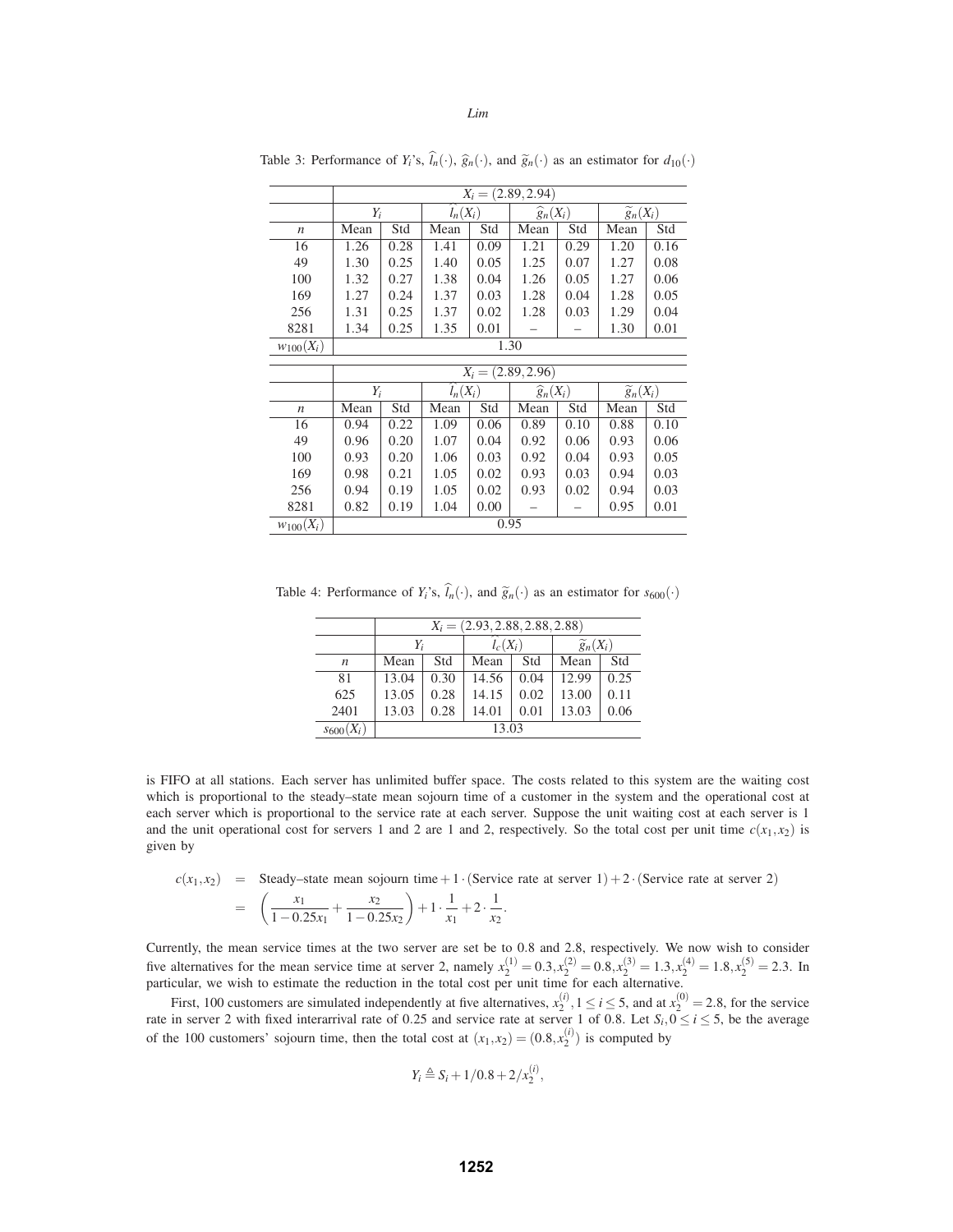for  $0 \le i \le 5$ . We now recognize that the mean sojourn time of tandem queueing system with this type of interarrival and service times is convex in the mean interarrival time and in the mean service time at each server; see p. 141 in Shanthikumar and Yao (1991) for details. So  $c(\cdot)$  is convex in the mean service time at server 2. Now our estimator  $\hat{g}_n$ , which is identical to  $\tilde{g}_n$  in one–dimensional case, for  $c(\cdot)$  is computed using  $(x_2^{(0)}, Y_0), \ldots, (x_2^{(5)}, Y_5)$ . Table 4 reports the computed reduction in the total cost for each of the five alternatives based on the *Y<sub>i</sub>*'s and the proposed estimator  $\hat{g}_n(\cdot)$ . The averages (Mean) and standard deviations (Std) are obtained based on 1000 replications. The proposed estimator shows superior performance in terms of both the mean and standard deviation.

|                                                |                                                                                         | Mean | Std         |                                                                 |  |
|------------------------------------------------|-----------------------------------------------------------------------------------------|------|-------------|-----------------------------------------------------------------|--|
|                                                | $\widehat{g}_n(0.8, x_2^{(0)}) - \widehat{g}_n(0.8, x_2^{(1)})$<br>$Y_0 - Y_1$          |      | $Y_0 - Y_1$ | $\widehat{g}_n(0.8, x_2^{(0)}) - \widehat{g}_n(0.8, x_2^{(1)})$ |  |
|                                                | 2.22<br>3.17                                                                            |      | 4.30        | 3.29                                                            |  |
| $c(0.8, x_2^{(0)})$<br>$y - c(0.8, x_2^{(1)})$ | 3.06                                                                                    |      |             |                                                                 |  |
|                                                | Mean                                                                                    |      | Std         |                                                                 |  |
|                                                | $\lambda - \widehat{g}_n(0.8, x_2^{(2)})$<br>$\hat{g}_n(0.8, x_2^{(0)})$<br>$Y_0 - Y_2$ |      | $Y_0 - Y_2$ | $\hat{g}_n(0.8, x_2^{(0)})$<br>$-\widehat{g}_n(0.8, x_2^{(2)})$ |  |
|                                                | 4.94<br>5.28                                                                            |      | 3.68        | 3.58                                                            |  |
| $c(0.8, x_2^{(0)})$<br>$c(0.8, x_2^{(2)})$     | 5.66                                                                                    |      |             |                                                                 |  |

Table 5: Performance of  $\hat{g}_n(0.8, x_2^{(0)}) - \hat{g}_n(0.8, \cdot)$  as an estimator for  $c(0.8, x_2^{(0)}) - c(0.8, \cdot)$ 

### **5 CONCLUDING REMARKS**

As discussed in the numerical studies, the computation of our proposed estimator  $\hat{g}_n(\cdot)$  involves solving a QP with  $(d+1)n$  decision variables and  $n(n-1)$  linear constraints, which becomes computationally challenging as *n* increases. Consequently, it would be valuable to develop efficient algorithms for computing the convex regression estimator which do not involve solving a QP. In the setting of estimating monotone functions, numerical procedures for computing the isotonic regression estimator have received a great deal of attention and various algorithms have been proposed to compute the isotonic regression estimator in linear time  $O(n)$ ; see Barlow et al. (1972) for details.

Another subject of future research is the verification of the convex property in more general settings of queueing networks. For instance, the throughput of a closed queueing network of Jackson type is shown to be concave in the number of jobs; see Shanthikumar and Yao (1988) for details. So one open question is the identification of sufficient conditions for more general queueing networks having convex performance measures.

#### **ACKNOWLEDGMENTS**

The author thanks Peter W. Glynn for helpful comments and suggestions.

#### **REFERENCES**

Avriel, M. 1976. *Nonlinear programming: Analysis and methods*. Englewood Cliffs, NJ: Prentice–Hall.

- Barlow, R. E., D. J. Bartholomew, J. M. Bremmer, and H. D. Brunk. 1972. *Statistical inference under order restrictions*. New York: Wiley.
- Box, G., and K. Wilson. 1951. On the experimental attainment of optimum conditions. *Journal of the Royal Statistical Society* 13:1–45.
- Groeneboom, P., G. Jongbloed, and J. A. Wellner. 2001. Estimation of a convex function: characterizations and asymptotic theory. *Ann. Statist.* 29:1653–1698.

Hanson, D. L., and G. Pledger. 1976. Consistency in concave regression. *Ann. Statist.* 4:1038–1050.

Hildreth, C. 1954. Point estimates of ordinates of concave functions. *J. Amer. Statist. Assoc.* 49:598–619.

Law, A. M., and W. D. Kelton. 2000. *Simulation modeling and analysis*. New York: McGraw-Hill.

Lim, E., and P. W. Glynn. 2006. Simulation–based response surface computation in the presence of monotonicity. In *Proceedings of the 2006 Winter Simulation Conference*, 264–271.

Lim, E., and P. W. Glynn. 2010. Consistency of multi–dimensional convex regression. *Submitted*.

Mammen, E. 1991. Nonparametric regression under qualitative smoothness assumptions. *Ann. Statist.* 19:741–759.

- Meester, L. E., and J. G. Shanthikumar. 1990. Concavity of the throughput of tandem queueing systems with finite buffer storage space. *Adv. Appl. Prob.* 22:764–767.
- Meyer, R. F., and J. W. Pratt. 1968. The consistent assessment and fairing of preference functions. *IEEE Transactions on Systems Science and Cybernetics* 4:270–278.
- Myers, R. H., and D. C. Montgomery. 2002. *Response surface methodology*. New York: Wiley.